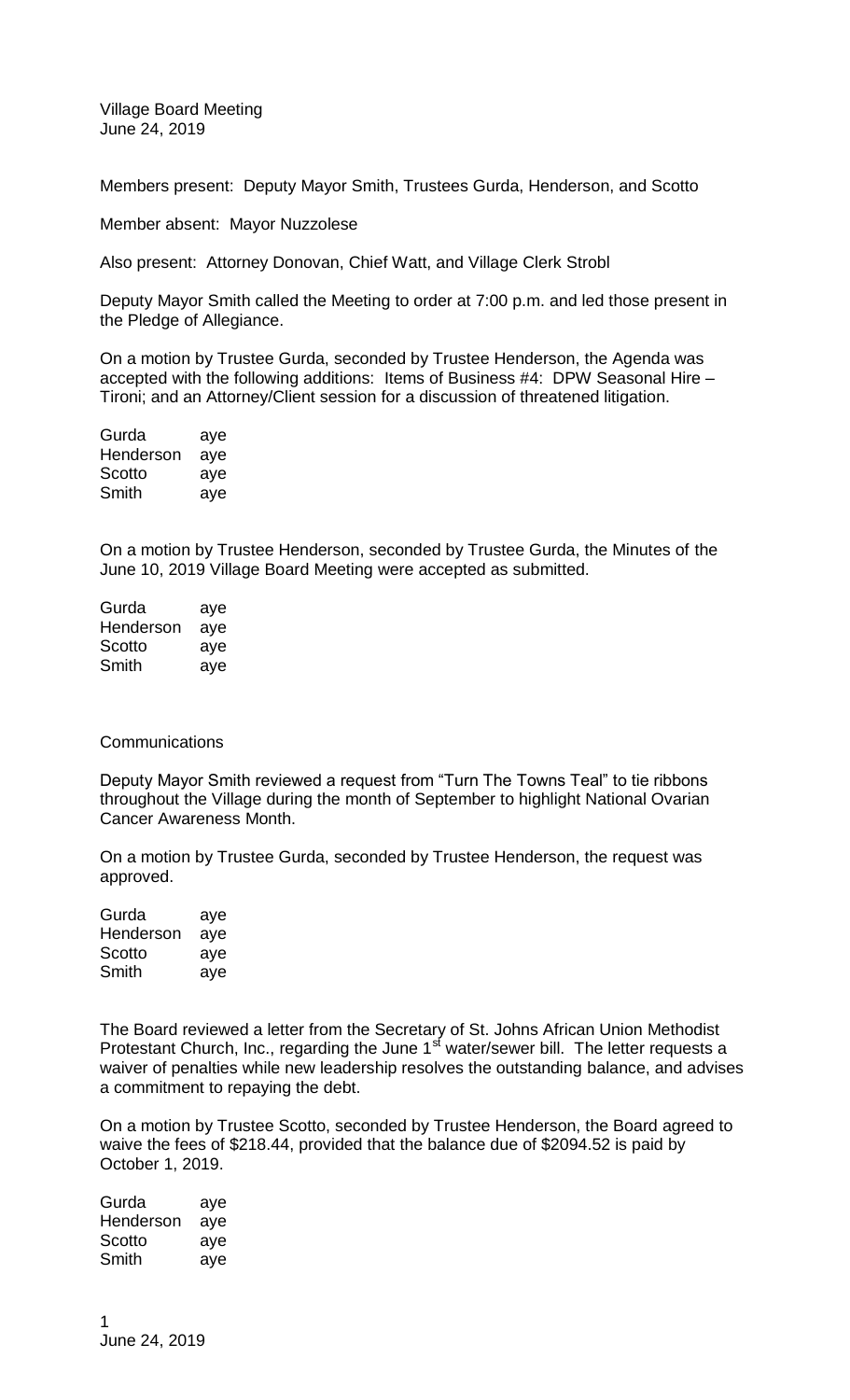Deputy Mayor Smith read a request for the Goshen Historic Track to sponsor draft mule rides on Thursday, July 4<sup>th</sup>, in conjunction with the Grand Circuit Races. The route would be Park Place to South Church Street, and back on Main Street.

On a motion by Trustee Gurda, seconded by Trustee Scotto, the rides were approved, pending receipt of the necessary indemnification and insurance.

| Gurda     | aye |
|-----------|-----|
| Henderson | aye |
| Scotto    | aye |
| Smith     | aye |

Items of Business

On a motion by Trustee Henderson, seconded by Trustee Gurda, the following rates for part-time Police Officers are effective June 1, 2019:

| First year  | \$25.00 / hour |
|-------------|----------------|
| Second year | \$26.00 / hour |
| Third year  | \$27.00 / hour |
| Fourth year | \$28.00 / hour |
| Fifth year  | \$29.00 / hour |
| Sixth year  | \$30.00 / hour |
|             |                |

| Gurda     | aye |
|-----------|-----|
| Henderson | aye |
| Scotto    | aye |
| Smith     | aye |

On a motion by Trustee Henderson, seconded by Trustee Scotto, Kenneth M. Ellefsen is hereby appointed part time Police Officer for the Village of Goshen Police Department at a salary of \$30.00 per hour. This appointment takes effect July 15, 2019.

| Gurda     | aye |
|-----------|-----|
| Henderson | aye |
| Scotto    | aye |
| Smith     | aye |

On a motion by Trustee Scotto, seconded by Trustee Gurda, David M. Yates is hereby appointed full time Police Officer for the Village of Goshen Police Department at an annual salary of \$79,889.00, pending satisfactory completion of pre-employment paper work, and physical and psychological testing. This appointment includes a maximum probationary period of 26 weeks.

| Gurda     | aye |
|-----------|-----|
| Henderson | aye |
| Scotto    | aye |
| Smith     | aye |